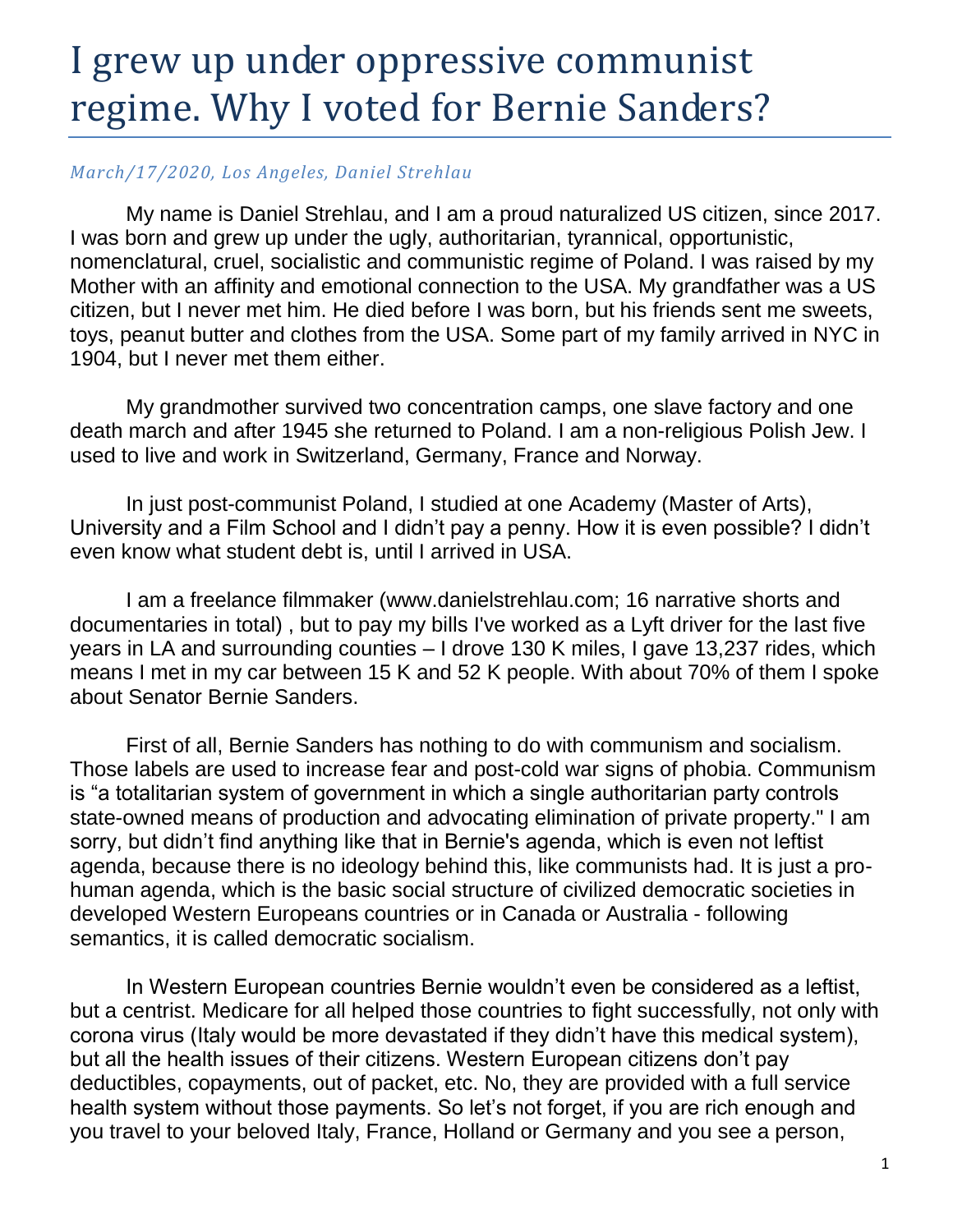who opens your door in your hotel or the man who sells you cheese around the corner, those people has a better health care insurance than most Americans in USA… And still there are rich and millionaires and corporations in Europe, but somehow they are regulated in ways that help to favor all people… So, let me ask enough rich people, what bothers you about not to being so self-centered and supporting Medical for all people in USA? Why are you so afraid to give a chance to other people to live in dignity, live healthy or live at all? Is it your privilege you are afraid to lose? Well, your privilege will not suffer, if you give up selfishness.

Based on my observations of the last few years, I think that in the USA we have corporate communism or corporate socialism: corporations, oil companies (whose products destroy our planet) and others get subsidies from our tax money (Shell - \$2.04 Billion; Intel - \$3.87 Billion; Boeing - \$ 13.18 Billion annually, just to name a few). \$1.5 trillion was paid to the banks in 2009 and again quite recently, so what should we call this, when government pays individuals and corporations using our public money? Communism / corporate socialism.

In our taxes we pay right now for medical for all the political establishment in Washington DC, so they can have medical for all their lifetime, and they decided they can have it from our taxes, but we cannot, although we pay for it. So who is a communist / socialist here? Based on the rules of capitalism and free market, the companies which can't make it should be out of market giving place for those which are stronger. Instead, they are paid by our tax money to survive. If we promote capitalism, we shouldn't because it simply doesn't work - so many poor people around, jobs are taken to China, wages are stolen, and the environment is devastated.

I understand that we have the corona virus pandemic, which started on a recognizable scale in January 2020, and that companies should be helped, but why can't the people of the USA, the tax payers, get a bail out from their own money? People, including me, who can't work in their jobs as a result of the crisis, should be helped. This implies that we should change the constitution immediately: instead of "We the People" we should change it to "We Corporate Business". Paraphrasing the words of Senator Sanders from his speech on Corona Virus Pandemic (https://www.commondreams.org/news/2020/03/13/sanders-says-coronavirus-red-flagcurrent-dysfunctional-and-wasteful-healthcare ), Are the people, especially the working class people, less important in this pie?

Having experienced education without debt, I still think about children in poor communities in our cities where I was driving Lyft and meeting teenagers and young adults. Most of them don't have dreams to become teachers, doctors, mechanics, engineers and so on; the goal of many of them is just to become gang members. Would public universities being tuition free, as proposed by Senator Sanders, change this situation? Would it give them a chance to be educated and change their goals or just finally achieve them? Of course it would. A better educated society creates a better nation. It fosters a system with less criminality and more opportunities for people to find different jobs or retrain themselves and get new jobs. Would some still fall victim to the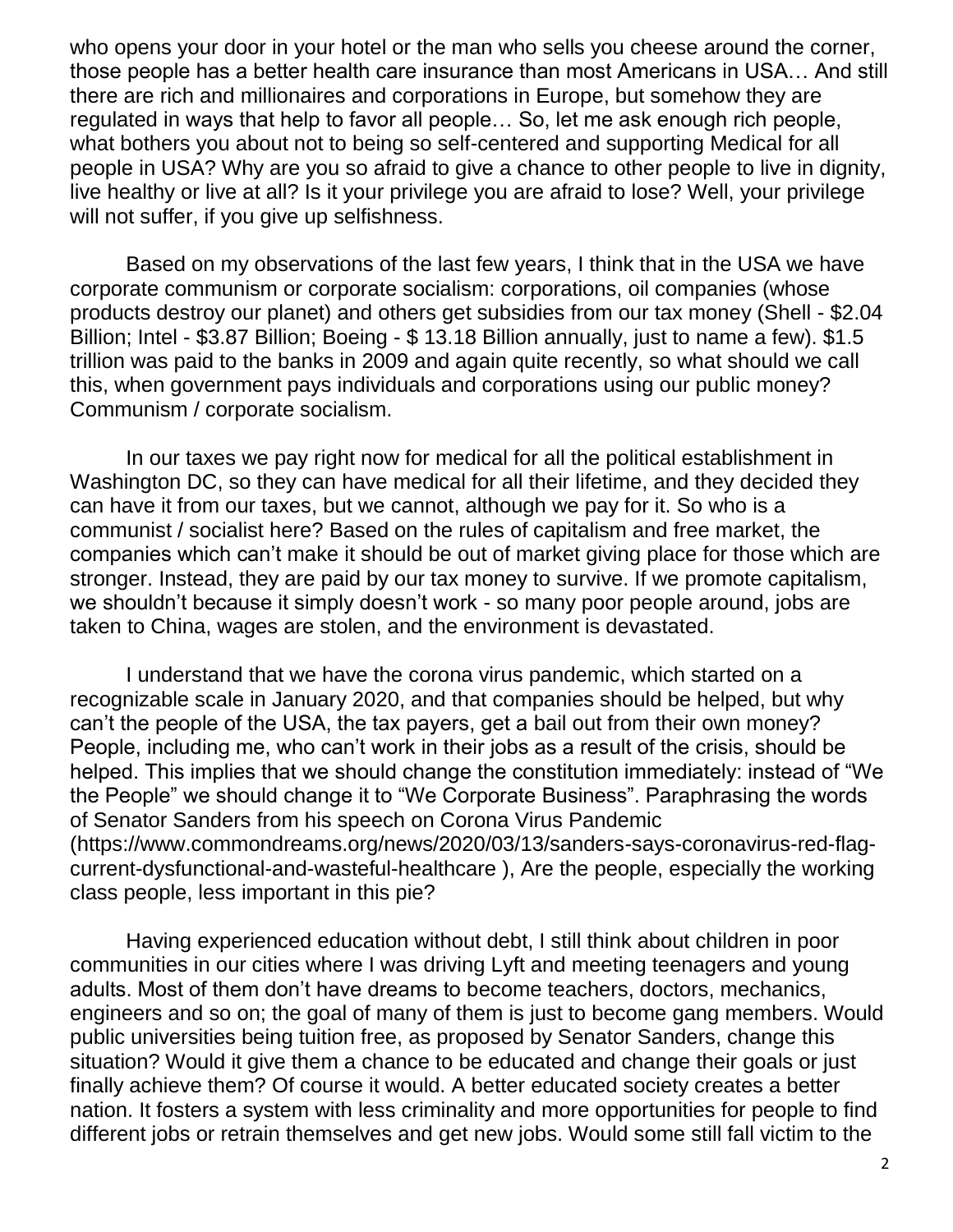cycle and be unemployed and stay at home, escaping into addiction? Perhaps, but their children would have at least the chance to change this hopeless pattern.

Growing up under communism wasn't a pleasant experience but I, too, must admit that the world is not purely black and white, there is a lot of gray area. As atrocious as many of the elements of the communist system I experienced were, there were also some worthy aspects. For example, during communism women were treated equally with men. They were directors, prime ministers, presidents etc. They received equal pay as men. It was in the US where I discovered constant discussion on this subject and realized that we are far behind even communists, paying less to women for the same work that men did. To me, this resembled a mentality on the level of 18thcentury white men.

I think that Bernie Sanders wants us to think in broader terms, which doesn't hurt unlike populists and demagogues who don't want us to think at all. And again, the world is not black and white; there is a lot of gray area. If we award Olympic gold medals to athletes from communist countries, this does not mean that we value Leonid Brezhnev or Fidel Castro and their communist systems and regimes. The same is true with Oscarwinning films or great music or literature from communist countries, which earn Noble prizes and are enjoyed by millions around the world. Or let's look at China, which is a totalitarian regime. Did they not make progress over 50 years or progress fighting coronavirus? Bernie doesn't support communist China. People who think that such assessments glorify communism or tyranny are stuck in the phobia and mentality of the Cold War. I think Senator Sanders is above that. If half of the island was illiterate until 1962 and a program was created that taught all islanders to read and write, then that's positive. Was the Castro regime totalitarian and oppressive? Of course, nobody questions that, including Bernie Sanders. Bernie never praised any communist regime, on the contrary, he condemned all totalitarian regimes and this is very well documented. I think that acknowledging those "gray areas" on the level of education, culture, etc. could only open the doors for good diplomacy and negotiation opportunities for normalization and reforms with regime rulers. It will give positive signals, not only to their scared neighboring countries but to all world. I think Senator Sanders is, again, a step ahead of all of us.

Additionally, we should stay objective and also keep in mind the criminal activity of the CIA in South and Central America, by which democratically elected leaders were removed just to promote corporate interests.

Bernie Sanders' intellect is very consistent and well formed. I noticed this especially during his last one-on-one debate with Vice President Biden. Not only did he make evident his integrity and demonstrate that he is a solid political artisan (craftsman) with immense professional experience, but he also pointed out in a subtle way that VP Biden wasn't honest about his own record, like about his fight to cut social security several times, which was stopped by Senator Sanders on the senate floor. He exposed his inconsistencies and lack of foresight.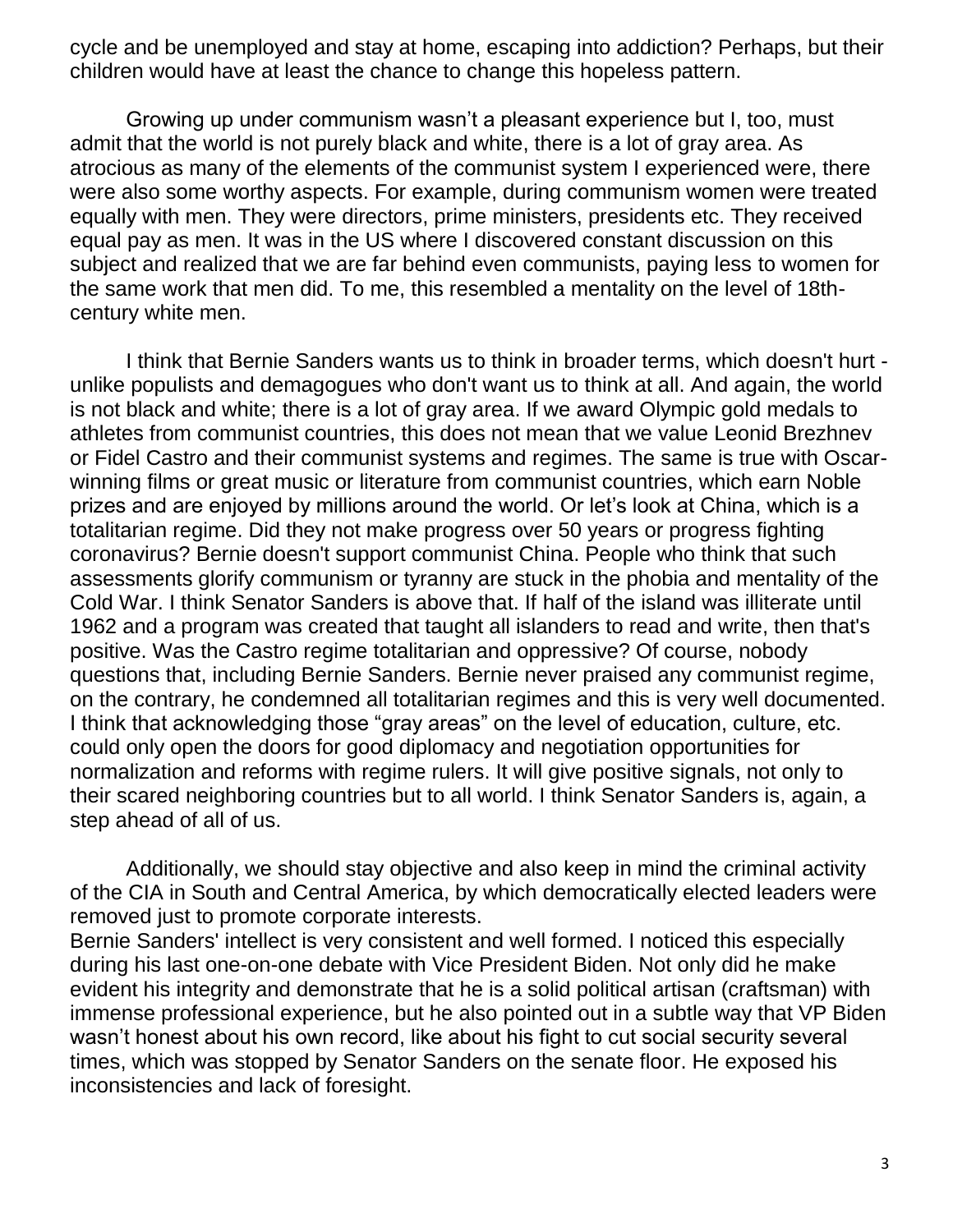Additionally, Senator Sanders didn't resort to going low. He didn't even mention Biden's complicated and questionable history with the segregationism and school buses or his efforts to gain support from Robert Byrd, a former organizer and member of the KKK, who partook in Congress in a lengthy filibuster effort against the 1964 Civil Rights Act. He didn't mention creepy touching and sighing by VP Biden, which so visually disturbing.

Senator Sanders was very well prepared with his proposals, which are ready to go through legislative cycles. His Green New Deal got the highest score from dozens of top climate scientists as the best and essential program to save our planet. Let's forget about how our lifestyles just changed right under our feet. That's nothing compared to the consequences of more dramatic events, which will happen. Changing to green energy will save our children and next generations. There are a lot of opportunities to storage green energy – kinetic devices, kinetic power plants, or Newcomer Energy Vault created in the stealthy Swiss/Southern Californian startup Energy. Let's not forget that people were always innovative. The first industrial electric motor was invented in 1834…! The first cars were electric, introduced in 1902 and 1904, and there were charging stations across New York City. What would have happened if humanity had continued moving in this direction? We definitely would not have wars in the Middle East, like Iraq and Kuwait. Maybe there would be other wars, perhaps not on such scale, or maybe there would be no wars at all. Certainly, we could have today car batteries in the size of a hand watch with a charging time of 60 seconds… (just as a reminder, today's car batteries have a range of 350 - 400 miles, such asTesla's, and a charging time of only 24 minutes – . Bypassing my divagations we have already implemented innovations in green energy: wind and wave turbines, solar glass, solar panels, voltage storages, energy sufficient houses and more, which are successfully used in the UK, Denmark, Norway, Sweden, Germany, and France and with continuing development towards 100% renewables as the exclusive source of energy in the next few years. VP Biden's idea to build speed railroads would possibly contribute to the fight against climate crisis, but on such a micro scale that could make its effects almost negligible, making it simply unfair to compare with Senator Sanders' Green New Deal. His Deal takes us much further into reforms and necessary drastic changes in this warlike reality of crisis.

Sanders' record of fighting for African American civil rights starts very early. In 1962, at the age of 19, he organized a protest against the segregation of student houses in Chicago. He was leading the human barricade and chained himself to two female African American protesters. He was arrested. In 1965 Bernie Sanders was marching behind MLK on the bridge in Selma. In 1988 Bernie Sanders endorsed Jessy Jackson in his presidential race, helping him to win Vermont. The 1988 Jackson campaign won 13 primaries and caucuses, 7 million votes, and 1,218.5 national convention delegates. The 1984 and 1988 Jackson campaigns helped register millions of young African Americans to vote!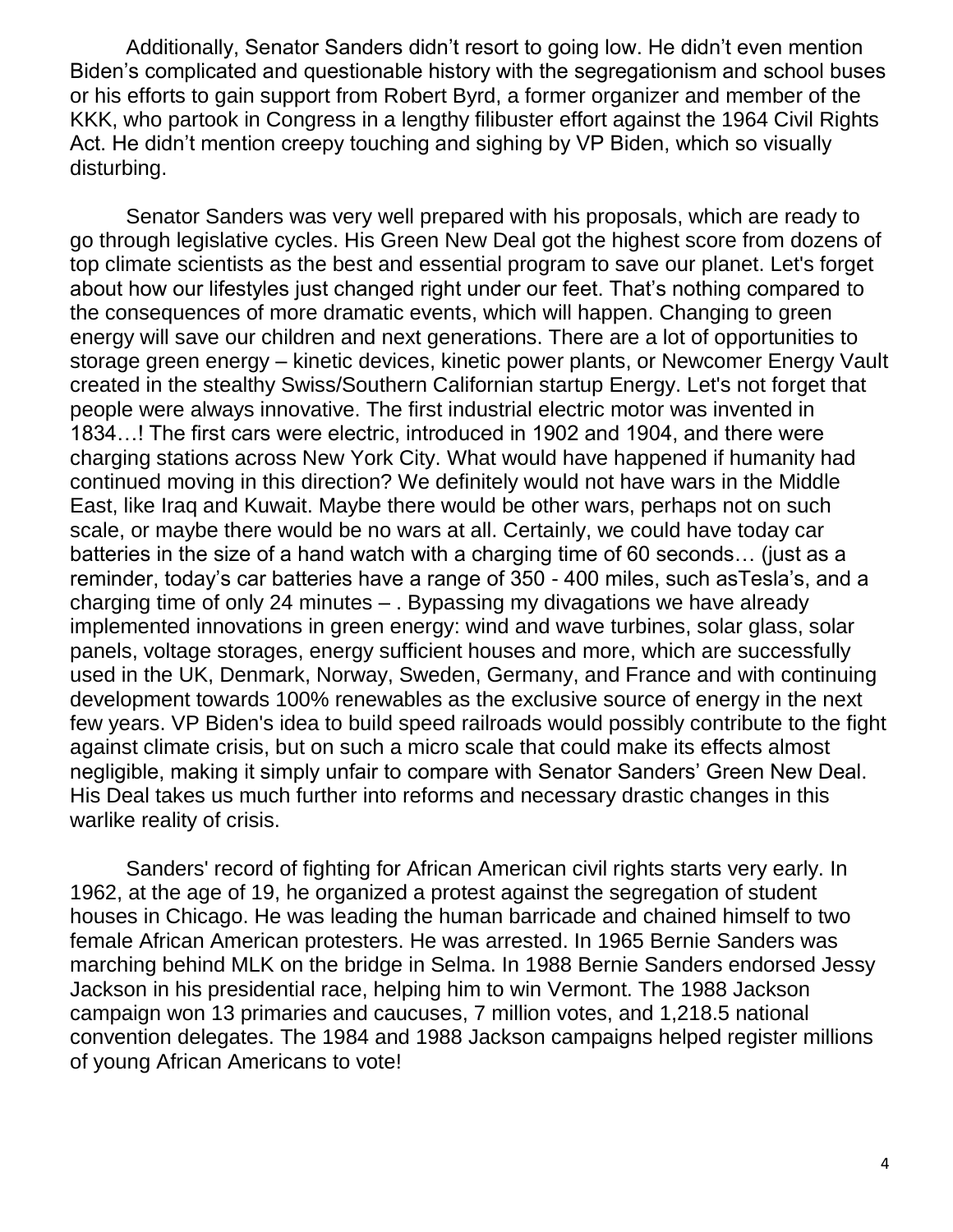In 1986, risking his political position, Bernie Sanders organized the first ever Lesbian Gay Pride in Vermont, later he fought in congress for the dignity and rights of LGBT US soldiers.

In his very first year in the House, he co-founded the Congressional Progressive Caucus. He led this group for its first eight years. Its primary devotion is to advance liberal causes and is currently the largest organization within the Democratic congressional caucus.

He sided with the minority in voting against the use of force against Iraq in 1991 and 2002. He also opposed the 2003 invasion of Iraq.

Voted against the Patriot Act despite the majority of Congress voting for it (357 to 66). He also sponsored several amendments trying to limit its effects, even getting a proposal passed through the House preventing the government from obtaining a record of the books people buy.

Was an open critic of Federal Reserve Chair Alan Greenspan and took him head on insisting he only represented "large and wealthy corporations." Greenspan later admitted to Congress that his economic ideology regarding risky mortgage loans was flawed.

He passed more amendments than any other member during his time in the House. It earned him the nickname "The Amendment King." He did this despite being a "socialist" and Congress being controlled by Republicans from 1994 to 2006, in one of the most partisan right-wing Houses ever.

Passed an amendment to "require offenders who are convicted of fraud and other white collar crime to give appropriate notice to victims and other persons in cases where there are multiple victims eligible to receive restitution."

In US Senate he received the distinction of being named the third-most popular senator in the country, according to Public Policy Polling in August 2011.

Given a score of 100 percent by the NAACP and NHLA (National Hispanic Leadership Agenda) based on his record during his time in the Senate. Named one of the top 5 American Jews of the Forward 50 in 2015.

Chairman of the United States Senate Committee on Veterans' Affairs in 2013-2014.

Became ranking minority member of the Senate Budget Committee in January 2015.

Became ranking minority member of the Subcommittee on Primary Health and Aging.

Passed an amendment making sure that solar water heaters provide at least 30 percent of hot water for new federal buildings. This is forcing us to use green energy.